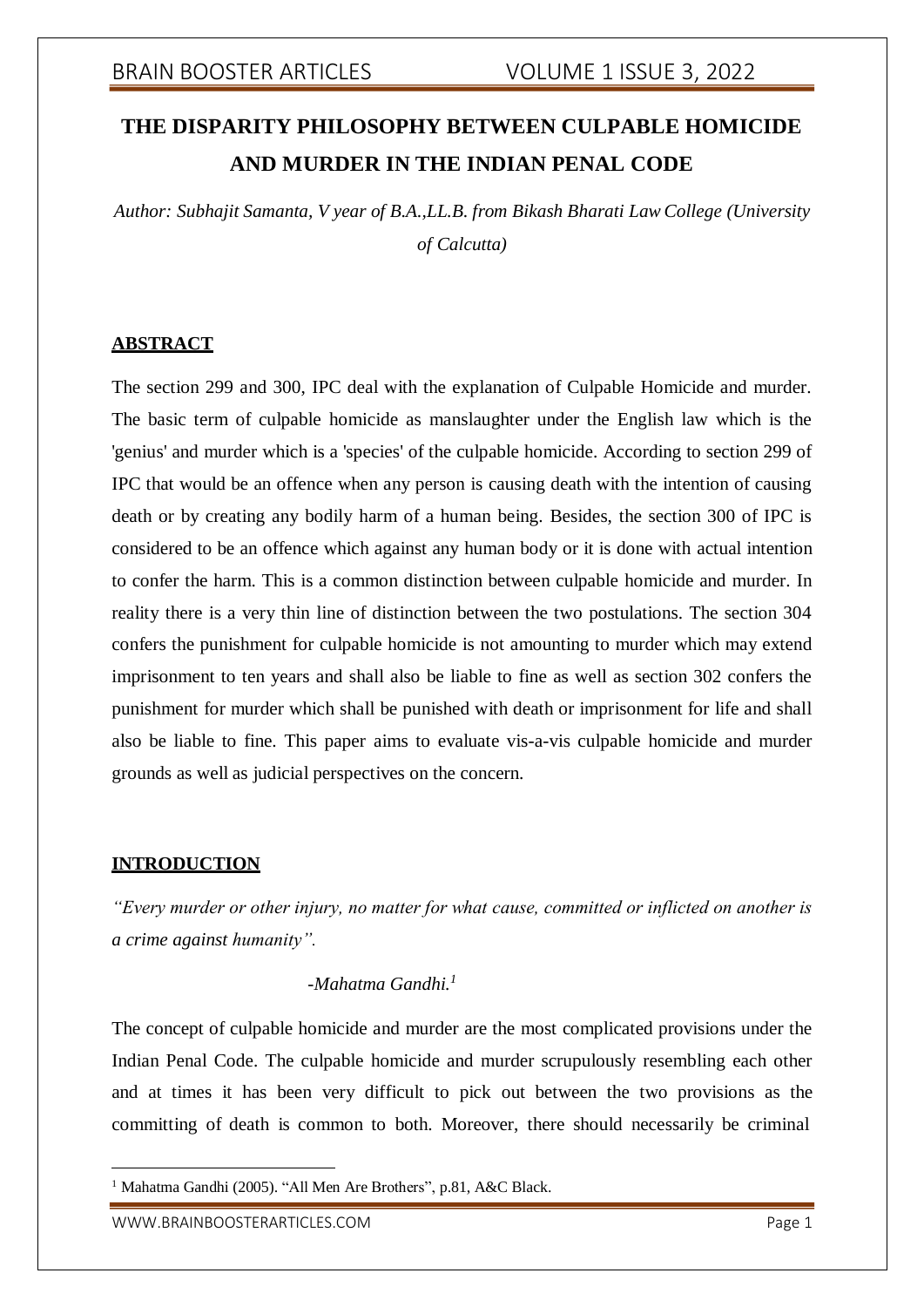intention or knowledge in both culpable homicide and murder. However, the difference between culpable homicide and murder is actual based upon a very elusive distinction of the intention and knowledge which involved in these crimes. Though, the difference repossess in the degree where the greater intention or knowledge of the fatal is caused and the liability, nature and punishment of the act incurred for both are different. It is seen that any conduct which harms an individual that would be harm for the entire society as this society is invented of individuals and thus it is exactly said about crime that it is an offence against the society.

### **THE CONCEPT OF CULPABLE HOMICIDE**

It is the highest order of bodily injury that can be inflicted on a human body. Since the earliest time it has been considered the most heinous offence which means the killing of a human being by a human being, however, in every case of killing is not culpable. There might be cases where the law would not punish a man for committing homicide such as killing for self-defense, pursuance of a lawful authority or reason of mistake of facts are not culpable. Similarly, if death is caused by accident or any misfortune and while doing an act bonafide and has no intention to killed such person and the man would be excused to criminal responsibility for homicide. Besides, if the killing is not legally justified the man would be liable for that as per law. Even though, if a foreigner enemy is killed save in the operation of war then the killing would be punishable as the killing of any other man.<sup>2</sup>

## **THE ESSENTIAL INGREDIENTS OF CULPABLE HOMICIDE**

### **1. By causing death of person other than person whose death was intended**

In order to hold a person liable under the impeached section there must be causing of death of a human being as laid down under section 46 of the Code. The causing of death of a child in the mother's womb is not homicide as put in explanation 3 conjoin to section 299, IPC. However, the person would not be set free and would be punishable for causing miscarriage either under section 312 or 315 of IPC depending on the gravity of the injury. The act of causing death amounts to culpable homicide if any part of that child has been brought forth, though the child may not have breathed or been entirely born. The clause 'though the child may not have breathed' recommends that a child may be born alive, though it may not breath

[WWW.BRAINBOOSTERARTICLES.COM](http://www.brainboosterarticles.com/) **Page 2** 

<sup>2</sup> I Hale PC 433.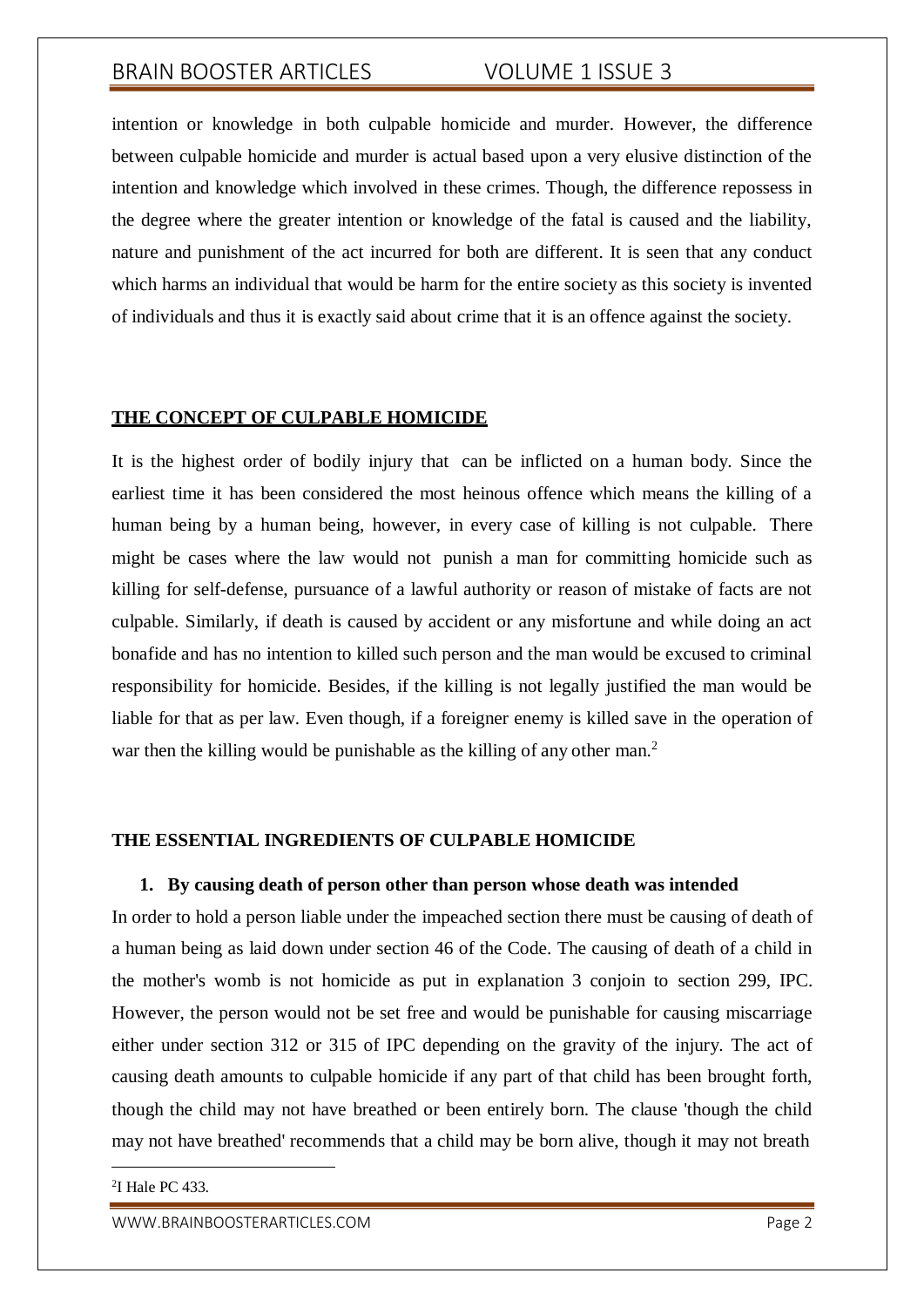or it may anaerobic so that imperfectly that it may be difficult to acquire clear proof that respiration has grasped place and causing of death ought to be of a living human being which means a living man, woman, child and at least partially an infant under delivery or just delivered.

To attract the provisions of this section it adequately if the death of a human being is caused whether the person was intended to be killed or not. For example, A counsels as per acquires poison to A and confers it to his mother in a roasted apple. The mother confers the apple to a child of B and not knowledge that it has made by poison and the child eats it and dies. In the circumstance A would amount to murder by B though he never intended to kill the child according to section 301, IPC. In *Public Prosecutor v. MS Moorty*<sup>3</sup> the accused with the intention of killing A. *Narasimhulu* (on whose life he had taken out considerable insurance without the latter's knowledge) in order to acquire the corroborated amount conferred him some sweets mixed with poison. The intended victim ate some of the sweets and launch the rest away which were picked up by two children who ate them and died of poisoning. Though the accused was liable for the murder of the children though he intended merely to kill *Narasimhulu*.

### **2. By doing an Act**

The death may be occurred by a hundred and one means, such as by poisoning, drowning, striking and beating. As laid down under section 32, IPC the word 'act' has been conferred a extensive meaning in the Code considering as it includes not merely an act of commission, however, illegal omissions as well. Hence, death may also be caused by neglect of duty such as a parent not supplying food and medical care to his child, a husband famishing his wife that results in the voluntary causing of the child's and wife's death.<sup>4</sup> For instance*, A omits to confer Z food and by that omission voluntarily causes Z's death. Is this murder? According* our rule it is murder, if A was Z's directed by the law to embellish Z with food. It is murder if *Z was the infant child of A. Therefore, had a legal right to comestible which right a Civil Court would enforce against A. It is murder if Z was a incapacitated invalid and A, a nurse was hired to feed Z. It is murder if A was detaining Z in unlawful confinement. Thus, contracted a legal obligation to embellish Z, during the continuance of the confinement with*

[WWW.BRAINBOOSTERARTICLES.COM](http://www.brainboosterarticles.com/) **Page 3** 

<sup>3</sup>Public Prosecutor v. MS Moorty,1912, 13 Cr LJ 145 (146) (Mad). <sup>4</sup>Om Prakash V. State of Punjab, AIR 1961, SC 1782.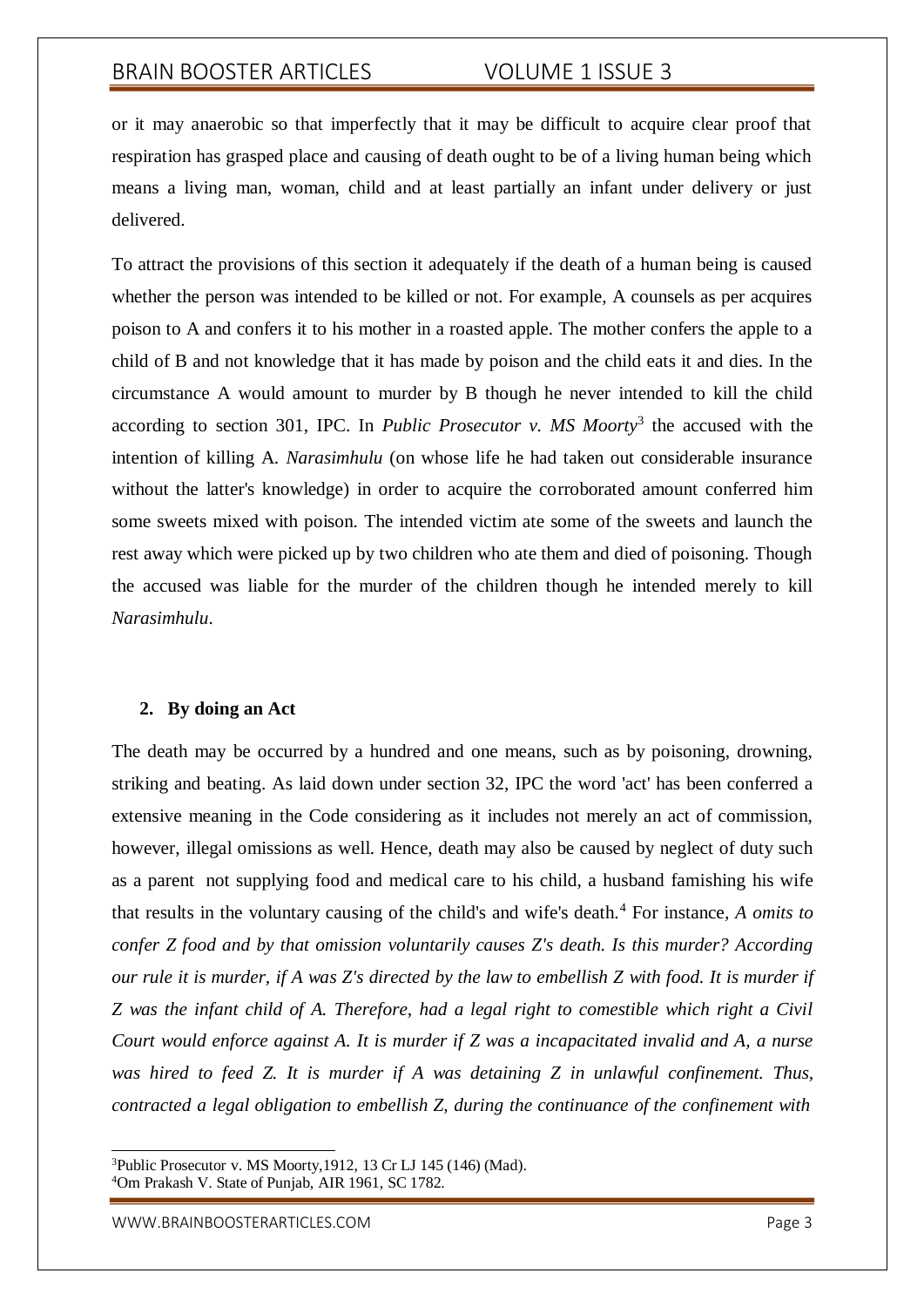*the necessaries. It is not murder if Z is a beggar who has no other claim on A than that of humanity.<sup>5</sup>*

## **3. Knowledge as Mens rea**

As it has been stated earlier that the third degree of intention contemplated under the definition of culpable homicide is knowledge. The third part of section 299 confers "whoever causes death by doing an act with the knowledge that he is likely by such act to cause death and commits the offence of culpable homicide". In the scheme of the section that the least or minimum degree of mental element contemplated to make an act of homicide culpable is the knowledge that the act is likely to cause death.

However, the knowledge means consciousness and it denotes a state of conscious awareness of certain facts in which human mind remains inactive. Besides, it connotes a bare awareness of the consequences of his conduct<sup>6</sup>. The offender should reasonably expect that the consequence of his act would probably result in the death of a person even if he did not intend to cause the death."<sup>7</sup> The word "likely" as used in section 299 is to denote a lower degree of likelihood whereas the same word "likely" in section 300 would denote a higher degree of likelihood of death. The word "likely" in section 299 conveys the sense of probability as distinguished from merely possibility or probability.<sup>8</sup>

## **THE CONCEPT OF MURDER**

The word 'murder' was derived from the Germanic word 'mortna' which means secret killing. According to early Germanic people there was a distinction between open killing and secret killing. Since 12th century every homicide whether open or secret was considered to be recognised as grave and made punishable. Under English law unlawful homicide may broadly be classified into murder and manslaughter.<sup>9</sup>

<sup>5</sup>Draft Penal Code, note M, pp. 138-139.

<sup>6</sup> Jai Prakash v. State of Delhi, (1991) 2 SCC 32. <sup>7</sup>TakhajiHiraji v. Thakore KubersingChamansing, AIR 2001, SC 2328.

<sup>8</sup>Raj Pal v. State of Haryana, (2006) 9 SCC 678.

<sup>9</sup>Pollock and Maitland History of English Law, 2nd Edn, Vol. II, p. 487.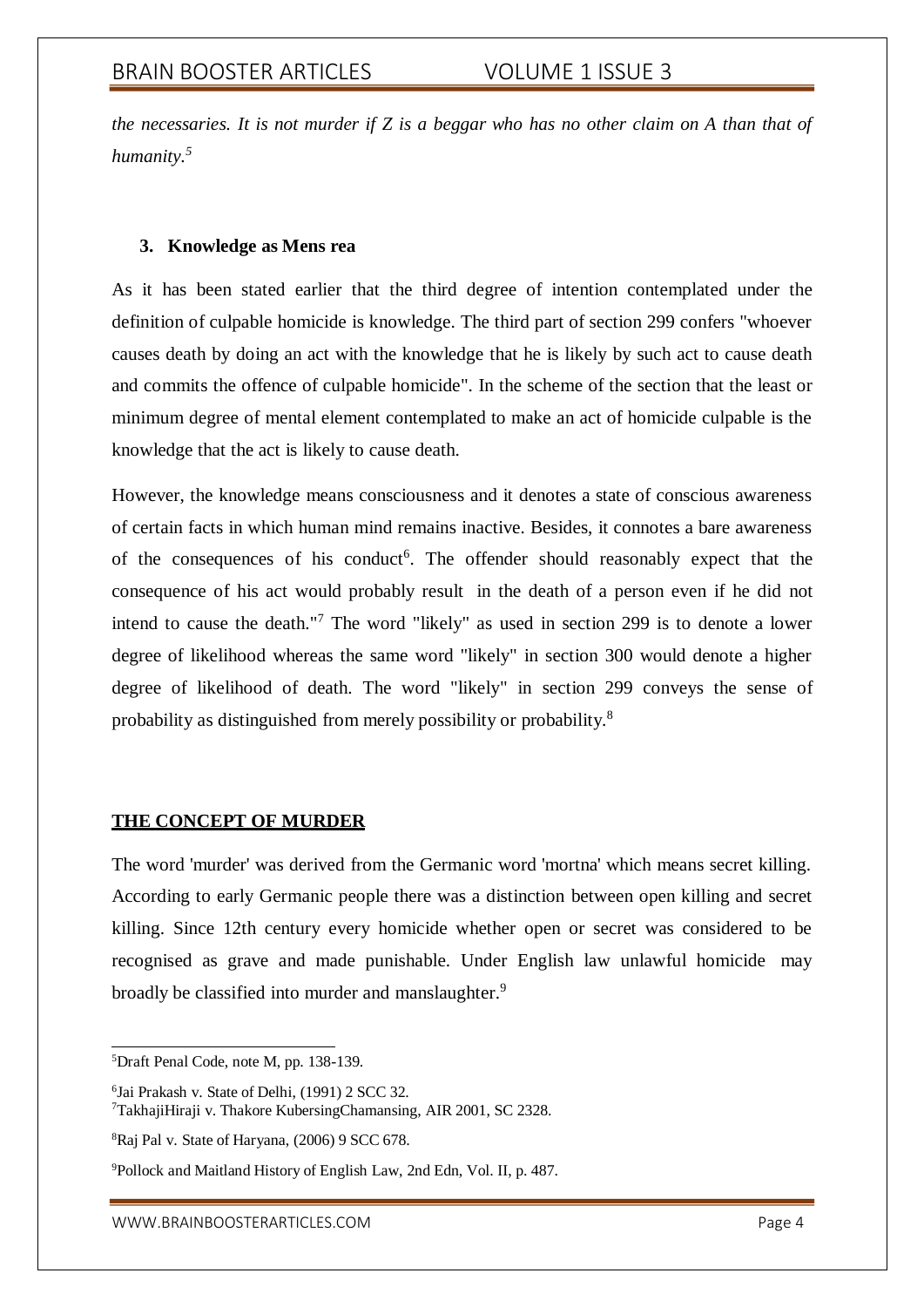Though, the murder has not been defined in India by its legislature. Though, under English law it is generally said to be committed "when a person of sound mind and discretion unlawfully kills any reasonable creature in being and under King's peace, with malice aforethought either express or implied".On the other hand, the manslaughter is said to be an 'unlawful killing of such a person without malice either express or implied.<sup>10</sup>

The offence of 'murder' is an aggravated form of 'culpable homicide'. The section 300 of the IPC confers that when the offence is 'murder' and when it is 'culpable homicide not amounting to murder'. The section 300, IPC commences by setting out the circumstances when culpable homicide turns into murder which is punishable under section 302, IPC and the exceptions in the same section confers that when the offence is not murder, however, is culpable homicide not amounting to murder punishable under the first part of section 304, IPC.

In other words, the culpable homicide is murder if the act by which death is caused falls within any one of the four clauses mentioned in the section, until the case comes under one of the five exceptions stated therein, when the offence will amount to 'culpable homicide not amounting to murder'. These are the cases wherein death is caused whilst the accused is deprived of the power of self-control by grave and sudden provocation or in the course of exercising the right of private defence or in the exercise of legal powers or in a sudden fight or with the consent of the deceased.

### **THE DISTINGUISHED BETWEEN CULPABLE HOMICIDE AND MURDER**

According to Sir James Stephen definition of culpable homicide and murder are the weakest part of the IPC as they are defined in forms closely resembling each other and at times it becomes difficult to distinguish between the two as the causing of death is common to both. Moreover, there must necessarily be criminal intention or knowledge in both culpable homicide and murder. However, the difference between culpable homicide and murder is real though very fine and based upon a very subtle distinction of the intention and knowledge involved in these crimes. The true difference lies in the degree and there being the greater intention or knowledge of the fatal consequences in the one case than the other. The four cases describing the offence under section 300, IPC attempt to laid dwon this difference.

<sup>&</sup>lt;sup>10</sup>Kenny's Outlines of Criminal Law, 19th Edn. J.W.C. Turner, (1966), p. 147.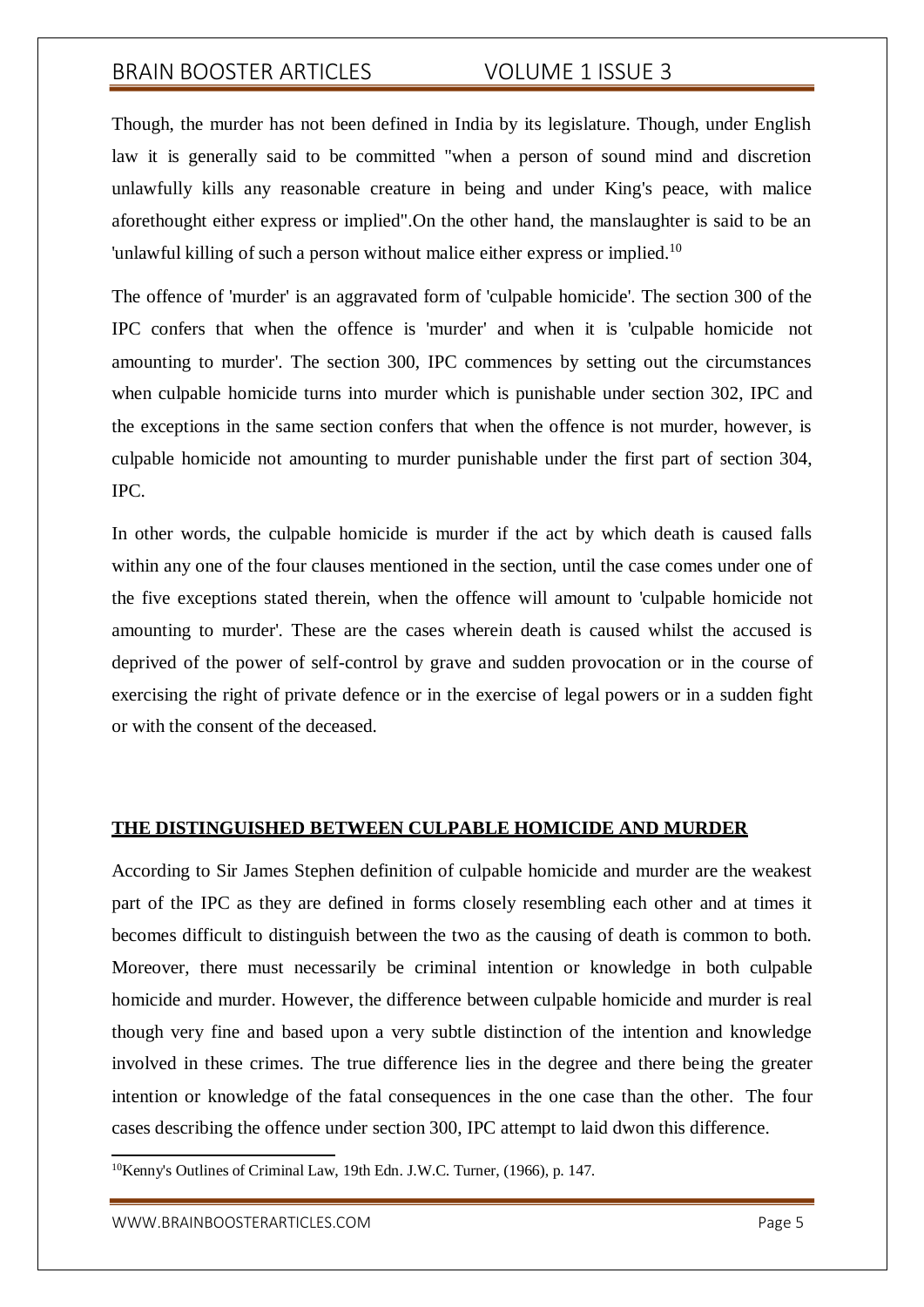In *Reg v. Govinda*,<sup> $11$ </sup> the judgement of Melville laid down the distinction between culpable homicide and murder could be well appreciated by the illustration. The prisoner was a young man of 18 and he kicked his wife who was a girl of 15 and struck her several times with his fist on the back. These blows seemed to have caused her no serious injury. However, she fell on the ground and then the accused put one knee on her chest and struck her two or three times on the face. One or two of these blows were violent and took effect on the girl's left eye, producing contusion (injury without breaking skin) and discolouration. The skull was not fractured but the blow caused extravasation of blood in the brain and the girl died in consequence either on the spot or very shortly afterwards. The Sessions Judge and the assessors found the prisoner guilty of murder and sentenced him to death. The case was sent up to the High Court of Bombay for confirmation of the sentence of death passed on the prisoner. There being a difference of opinion between the judges of the Bombay High Court as to what offence the prisoner had committed that the case was referred to a third judge, Melville, J. for convenience of comparison the provisions of sections 299 and 300 of the Indian Penal Code may be stated thus:

| <b>Section 299, IPC</b>                                                                            | <b>Section 300, IPC</b>                                                                                                                                          |
|----------------------------------------------------------------------------------------------------|------------------------------------------------------------------------------------------------------------------------------------------------------------------|
| (Culpable Homicide)                                                                                | (Murder)                                                                                                                                                         |
| culpable<br>commits<br>A<br>person<br>homicide if the act by which the<br>death is caused is done. | The subject to certain exceptions,<br>culpable homicide is murder, if the<br>act by which the death is caused is<br>done                                         |
| (a) With the intention of causing<br>death.                                                        | (1) With the intention of causing<br>death.<br>(2) With the intention of causing<br>such bodily injury, as the offender<br>knows to be likely to cause the death |

 $11$ Reg v. Govinda, 1876 ILR 1 Bom 342.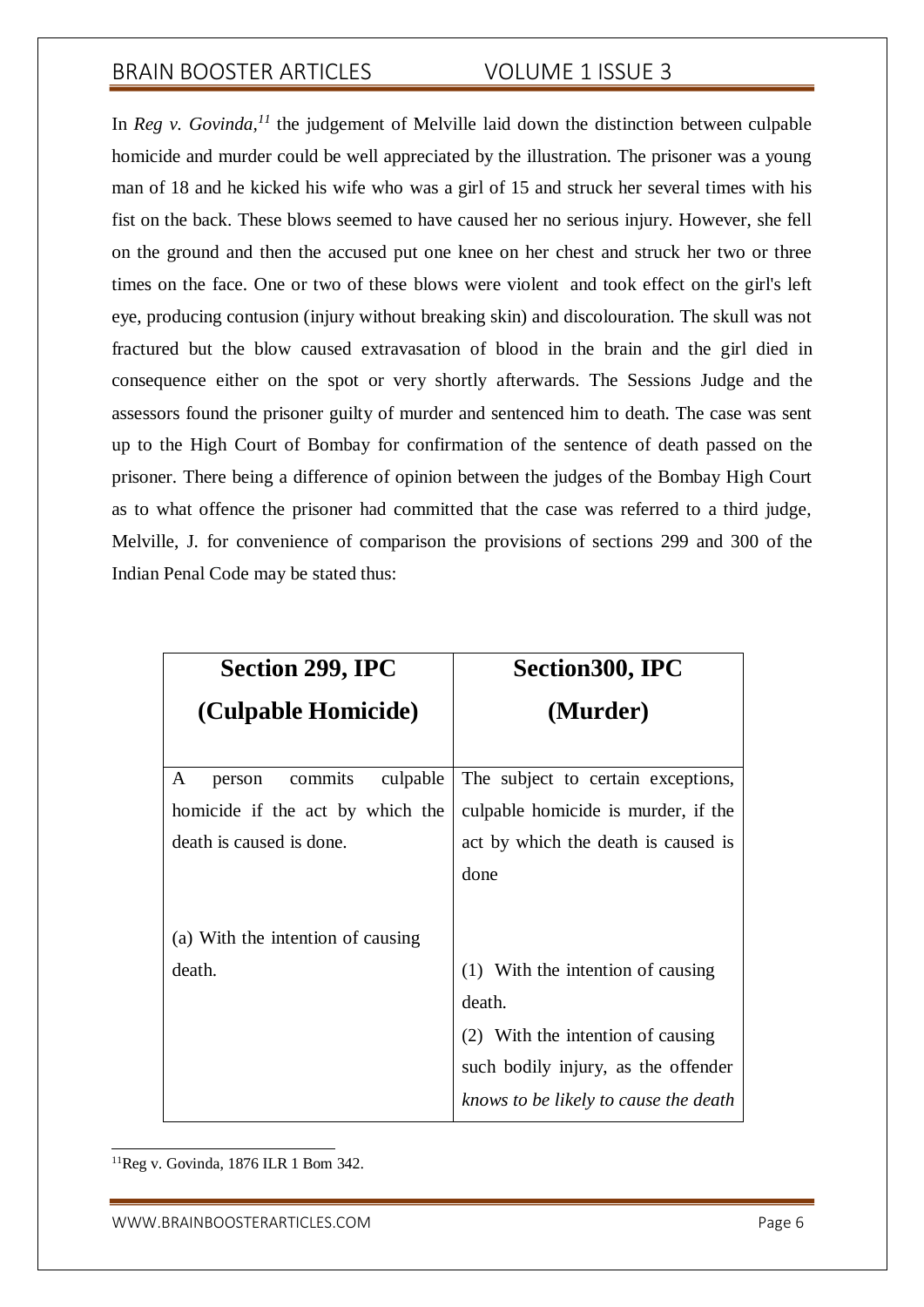|                                     | of the to whom the harm is caused.      |
|-------------------------------------|-----------------------------------------|
|                                     |                                         |
| (b) With the intention of causing   |                                         |
| such bodily injury as is likely to  | (3) With the intention of causing       |
| cause death.                        | bodily injury to any person, and the    |
|                                     | bodily<br>injury intended<br>to<br>be   |
|                                     | inflicted is sufficient in the ordinary |
|                                     | course of nature to cause death.        |
|                                     |                                         |
|                                     |                                         |
| (c) With the knowledge that the act | (4) With the knowledge that the act     |
| is likely to cause death.           | is so imminently dangerous that it      |
|                                     | must in all probability cause death     |
|                                     | or such bodily injury as is likely to   |
|                                     | cause death and committed without       |
|                                     | excuse for any incurring the risk or    |
|                                     | causing death or such injury as         |
|                                     | aforesaid.                              |
|                                     |                                         |

## **WHEN THE CULPABLE HOMICIDE IS NOT AMOUNTING TO MURDER?**

## **A. Grave and Sudden Provocation**

It is the most important which has perplexed the courts from time to time what amounts to grave and sudden provocation in repercussion of which the accused is deprived of his power of self-control which will entitle him to the sake of the exception. The answer to this depends on a number of factors and It is mainly a question of fact to be marked according to the facts and circumstances of each case. The scope of the doctrine of provocation has been wellstated by Simon L.C. in the case of *Mancini v. Director of Public Prosecutions <sup>12</sup>* It is not all provocation that would diminish the crime of murder to manslaughter (culpable homicide). The provocation to have that consequence which must be such as temporarily divests a

<sup>12</sup>Mancini v. Director of Public Prosecutions, 1942, AC 1 (9).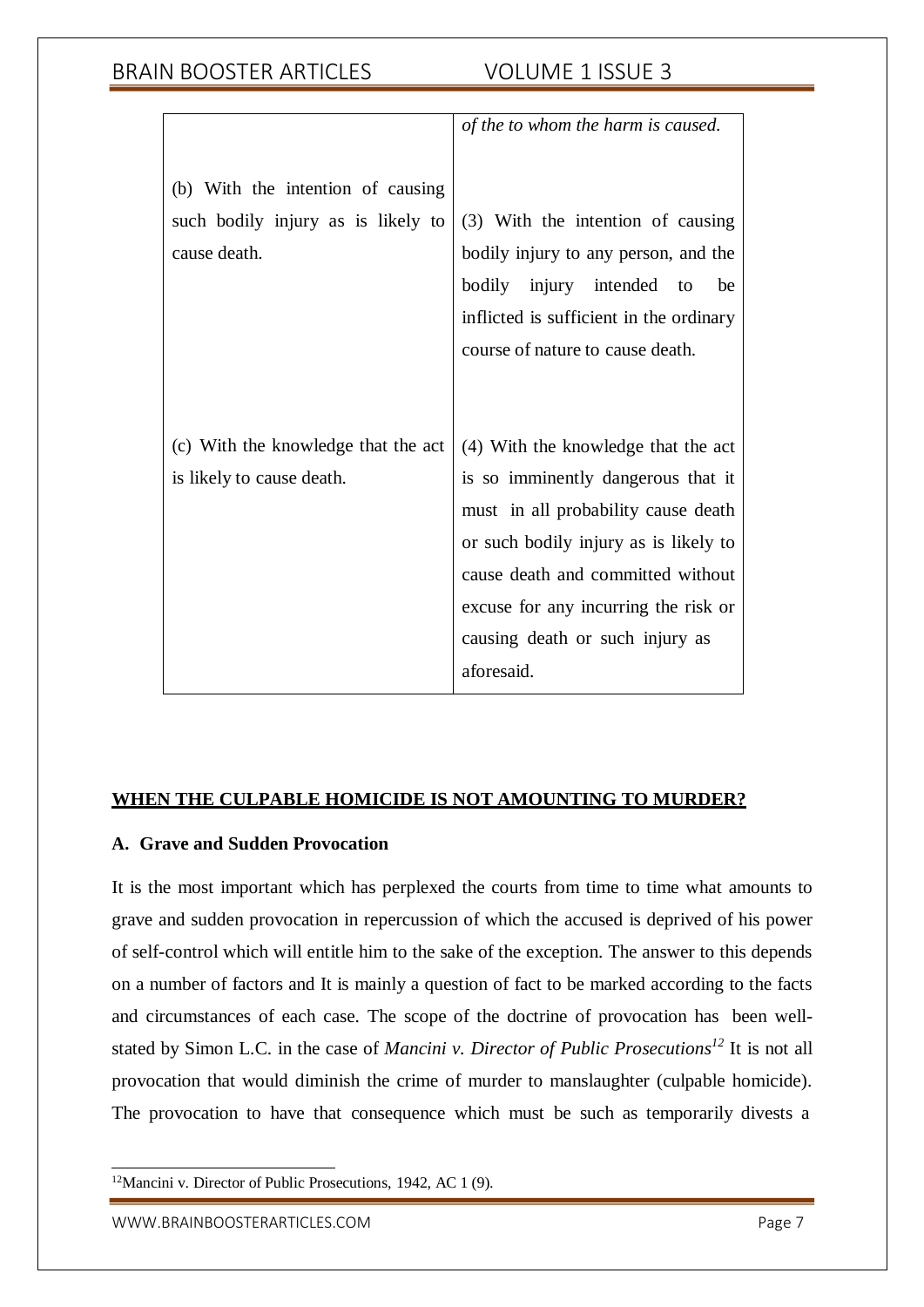person provoked of the power of self-control as a result of which he commits the unlawful act which causes death. The test to be applied is that of the effect of the provocation on a reasonable man as was explained by the Court of Criminal Appeal in *Rex v. Lesbini<sup>13</sup>* thus, an unusually mercurial or antagonistic individual is not entitled to rely on provocation which would not have led an ordinary person to act as he did.

In applying the test it is of particular importance to:

- a) To consider whether a sufficient interval has elapsed since the provocation to allow a reasonable man time to cool.
- b) To take into account the instrument with which the homicide was effected. To retort, in the heat of passion induced by provocation and a simple blow that is a very different thing from making use of a deadly instrument such as a enshrouded dagger. In short, the mode of indignation must bear a reasonable relationship to the provocation if the offence is to be reduced to manslaughter.

### **B. Exceeding the Right of Private Defence**

This exception confers that a person may exceed the right of private defence if the excess is intentional the offence is murder or unintentional then it would be culpable homicide not amounting to murder. Besides, if the accused caused the death of a person without preplanning and that when the accused committed the death of the deceased and he has no intention of causing more harm than was necessary for the purpose of defence (even if he caused more harm than was necessary for the purpose of private defence) and that the act was done in good faith.

For instance, A man who voluntarily kills another for prevent other from pulling his nose ought to be allowed to go absolutely unpunished and it would be most dangerous. The law shall punish and ought to punish such killing, however, we would not think that the law should punish such killing as murder for the law itself has encouraged the slayer to inflict on the assailant any harm short of death which may be necessary for the impetus of repelling the disapproval to confer the assailant a cut with a knife across the fingers which may render his right hand useless of him for life or to hurt him downstairs with such force as to break his leg and it seems difficult to draw up that circumstances which would be a full justification of any violence short of homicide should not be a mitigation of the guilt of homicide. That a man

<sup>13</sup>Rex v. Lesbini,(1914) 3 KB 1116.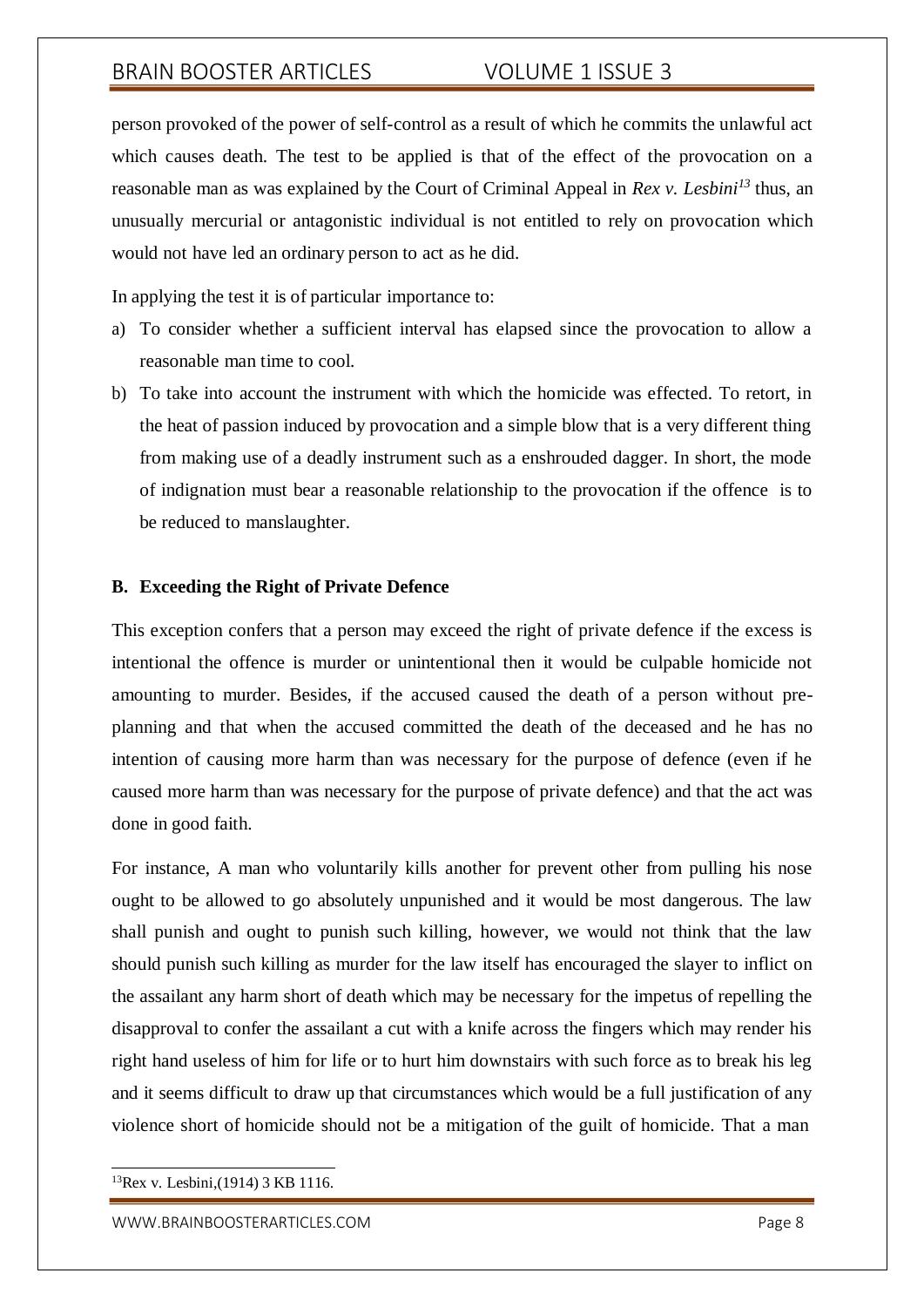should be merely exercising a right by fracturing the skull and knocking out the eye of an assailant and would be guilty of the highest crime in the Code if he kills the same assailant that there would be merely a single step between perfect innocence and murder, between perfect indemnity and liability to capital punishment and it seems unreasonable. In a case in which the law itself empowers an individual to inflict any harm short of death and it ought hardly to visit him with the highest punishment if he inflicts death.<sup>14</sup>

It is a cardinal principle of the law of right of private defence that the accused must be free from fault in bringing about an encounter; there must be present an impending peril to life or of great bodily harm, either real or apparent, such as to create an honest belief of an existing necessity; there must be no safe or reasonable mode of escape by retreat and there must be a genuine need for taking life.<sup>15</sup> The right of private defence is purely preventive and not punitive or retributive.<sup>16</sup>

### **C. Public servant exceeding his powers**

This Exception has been provided to protect a public servant or a person assisting a public servant if either of them exceeds the power conferred for the advancement of public justice. This exception would not apply if the act is illegal or against public policy and not authorised by law or the person blazingly exceeds the power given to him by law. The question whether the public officer did or did not belief in the legality of his powers is a question of fact to be decided upon the facts and circumstances of each case. In *Dukhi Singh v. State<sup>17</sup>* the appellant, a constable of the RPF (Railway Protection Force) while on duty arrested a man under suspicious circumstances who was standing near a goods wagon while the train had ended at Hadlda Khas Station near Allahabad and took him to his compartment. When the train had moved a few paces the arrested man jumped down from it. As soon as he escaped the appellant followed him with a rifle and suspecting that the train fireman had concealed the thief he enquired from the fireman where the culprit was and further said that he would shoot him. The fireman asked the appellant why he would shoot the thief afterward the appellant shot him with his rifle. The fireman later died.

[WWW.BRAINBOOSTERARTICLES.COM](http://www.brainboosterarticles.com/) **Page 9** 

<sup>&</sup>lt;sup>14</sup>Draft Penal Code, Note M, pp. 147, 148.

<sup>&</sup>lt;sup>15</sup>Balbir Singh Balwant Singh V. The State, 1959, Cr LJ 901.

<sup>&</sup>lt;sup>16</sup>Kripal Singh V. State, AIR 1951, SC 137.

<sup>17</sup>Dukhi Singh v. State*,*AIR 1955, All 379.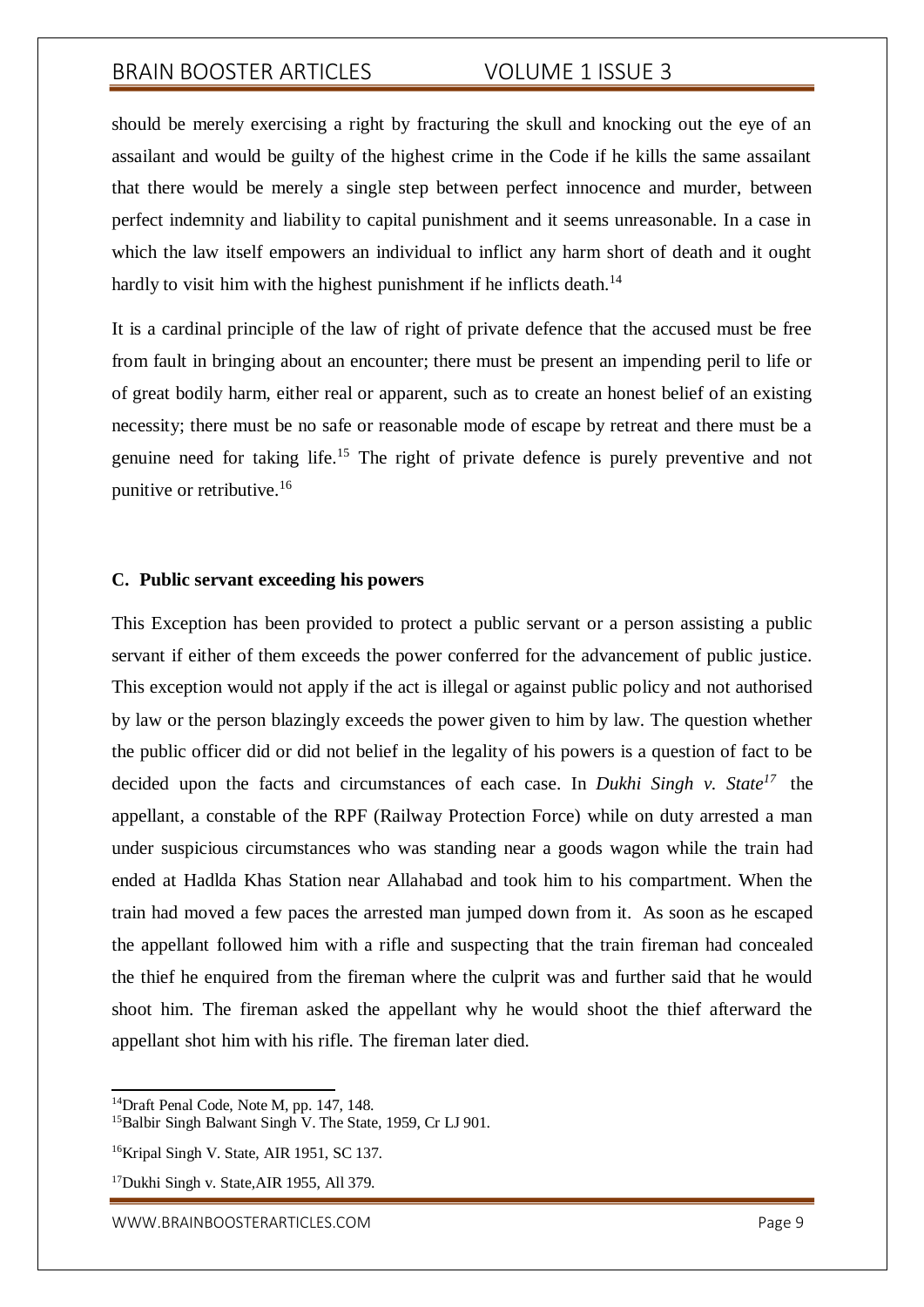The appellant supplicated that he had been conferred orders by Havildar Kashi Singh to shoot at the thief and further asserted at it was a case of pure accident that instead of hitting the thief he hit the fireman. Held that in effecting his arrest after the get away the police officer had not had the right to cause the death of the suspected thief. Further held, that the appellant exceeded the powers conferred to him by law and he caused the death of the fireman by doing an act which he bonafide believed to be lawful and necessary for the due to discharge of his duty and the case would be covered by exception 3 to section 300 of the Indian Penal Code. In such circumstances the offence that was committed culpable homicide not amounting to murder which punishable under section 304.

### **D. Without Premeditation in a sudden fight**

This exception applies to cases wherein death is committed in a sudden fight without preplanning in the heat of passion upon a sudden quarrel so long as the fight is unpremeditated and sudden that the accused and irrespective of his conduct before the quarrel earns the mitigation conferred for in exception 4 to section 300, IPC subject to the condition that he did not in the course of the fight take undue advantage of or act in a cruel or unusual manner.<sup>18</sup> The most crucial element under this clause that there ought be a sudden fight. The word 'fight' has not been explained in the Code. In ordinary used the word 'fight' means a conflict between two or more persons whether with or without weapons. However, a mere verbal exchange of words preceding a stab with a knife will not invoke the application of exception 4 to section 300, IPC. Likewise, when the accused has beaten the son of the deceased in a quarrel and the deceased came to scold him and was struck dead, it was held that there was no fight and the act of the accused did not fall under Exception 4 to section 300, IPC.<sup>19</sup> The exception needs that no undue advantage be conferred of by the other side. It is not possible to say that there is no undue advantage when a man stabs an unarmed person who makes no threatening gestures and merely asks the opponent to stop fighting. Then also the fight must be with the person who is killed and not with others. In these circumstances the exception does not apply.<sup>20</sup>

<sup>18</sup>Public Prosecutor V. Soma Sundaram, AIR 1959, Mad 323.

<sup>19</sup>Dandapati China V. Emperor, 1937, Mad WN 1129.

<sup>20</sup>Narayanan Nair V. State of Travancore-Cochin AIR 1956, SC 99.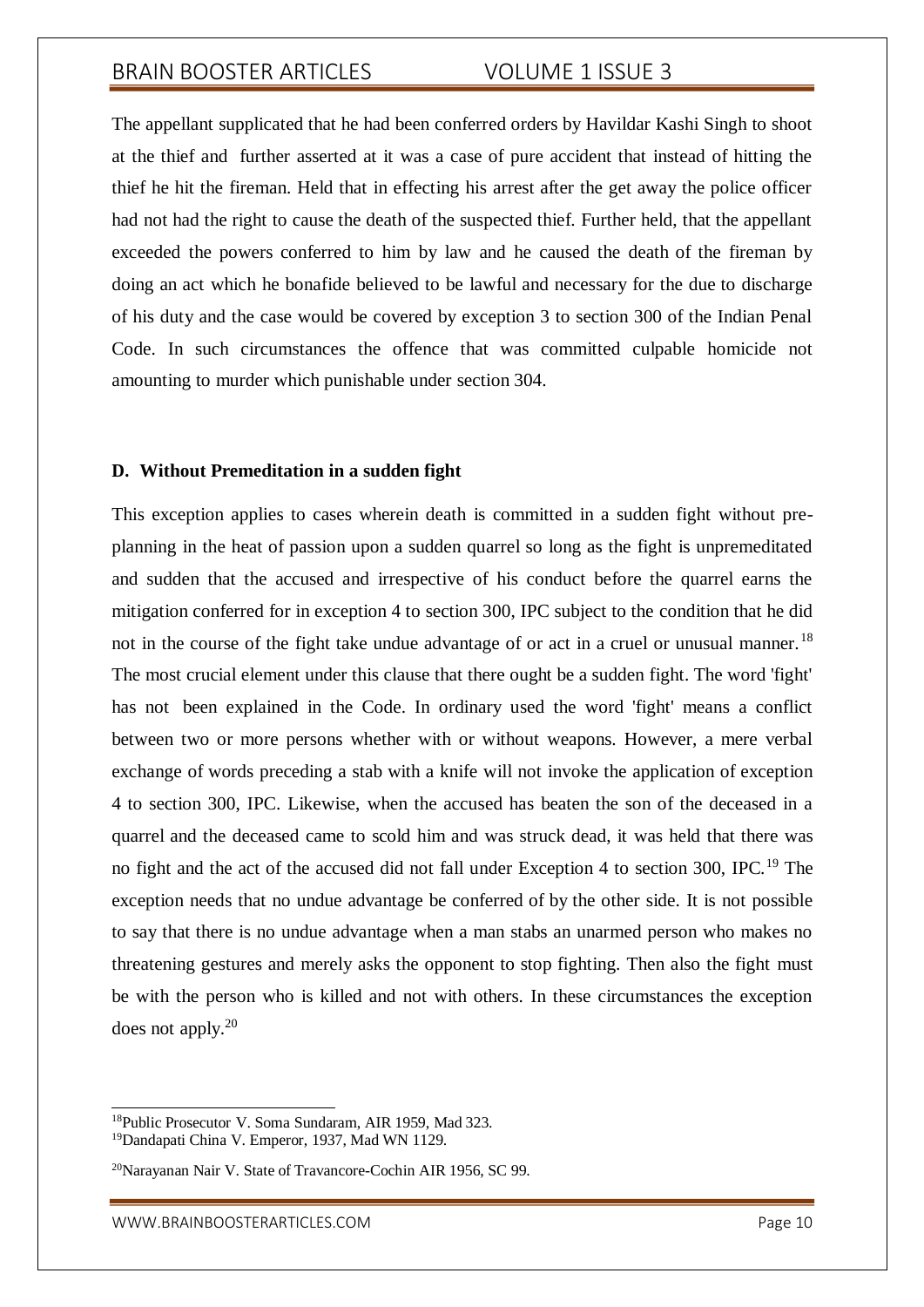### **E. Death by Consent**

The last exception of section 300, IPC deals with committing death by consent which is usually known as euthanasia (mercy killing). The exception is justified on the ground that a man's life is not merely valuable to himself, but also to the family members of state and society. Therefore, a man is not entitled to capitulate his life by consent though consent has unimpeachable the effect of mitigating the potency of crime that it can never exculpate the offender.

For instance, The motives which cause a men to the commission of this offence are commonly far more respectable than those which cause a men to the commission of murder. Sometimes it is the effect of a strong sense of religious duty, sometimes of a strong sense of honour and not intermittently of humanity. The soldier who at the entreaty of a wounded comrade and keeps that comrade out of pain that the friend who grants laudanum to a person go through the torment of a lingering disease the freedman who in ancient times held out the sword that his master might fall on it and the highborn native of India who stabs the females of his family at their own entreaty in order to save them from the licentiousness of a band of freebooter it would scarcely be thought culpable. $21$ 

## **CONCLUSION**

The interpretation of offences relating to human body are crystalline appropriate. However, both culpable homicide and murder are conjoining unassociated crimes yet and they contradict with respect to the degree of probability of death or the gravity of the act even though they seem to be corresponding in a way. It may be said that culpable homicide is a wider term than murder. If the act that is done by the offender is a execrable crime resulting in death then it drop under the yardstick of murder, insomuch, if the act leaves the victim alive with grievous hurt then it is culpable homicide which doesnot outcome in murder. Thus, in order to determine an act that the facts have to be established the first place and then knowledge and intention of the offender has to be perceived. Besides, If the intention or knowledge is higher then it would consequently come under the orbit of murder. Though, every cases are depending on the facts and circumstances and the role of judicial would be

 $21$ Draft Penal Code, note 4, pp. 145-146.